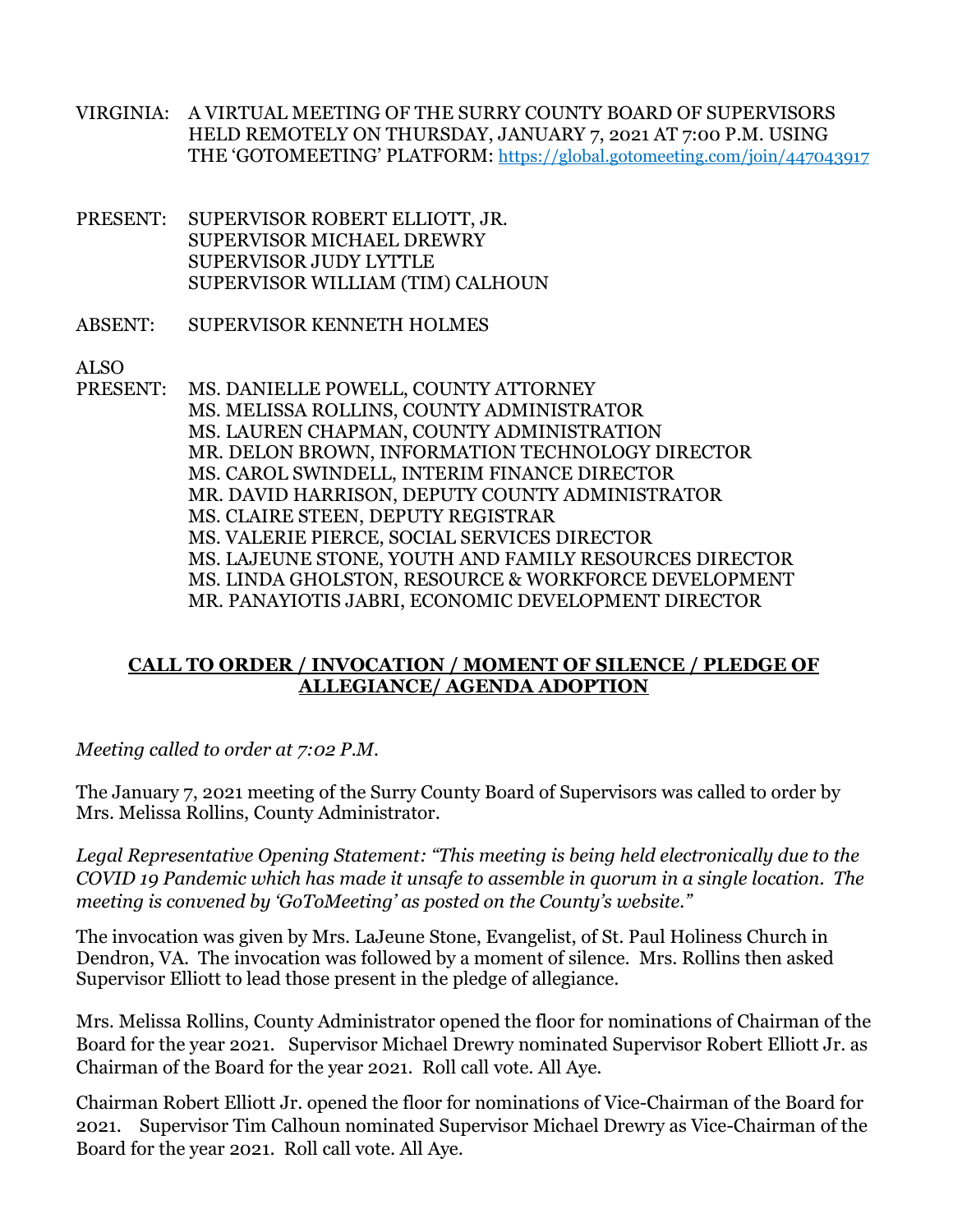Chairman Elliott congratulated Vice-Chairman Drewry on his nomination as Vice-Chairman for the year 2021.

Chairman Elliott advised the Performance Agreement Surry LLC Marketplace item listed under Unfinished Business as item #2 would be tabled this evening and revisited at a later meeting. Chairman Elliott asked Board Members if there any questions regarding tonight's agenda. No questions were asked. The agenda was adopted by roll call vote.

| SUPERVISOR ROBERT ELLIOTT, JR.      | <b>AYE</b>    |
|-------------------------------------|---------------|
| <b>SUPERVISOR MICHAEL DREWRY</b>    | <b>AYE</b>    |
| <b>SUPERVISOR JUDY S. LYTTLE</b>    | <b>AYE</b>    |
| <b>SUPERVISOR KENNETH R. HOLMES</b> | <b>ARSENT</b> |
| <b>SUPERVISOR WILLIAM CALHOUN</b>   | <b>AYE</b>    |

## **CONSENT ITEMS**

- 1. Draft Minutes: December 3, 2020 and December 17, 2020
- 2. Payables Report

*Supervisor Drewry made a motion to approve the consent items as enumerated. Supervisor Lyttle seconded the motion. The motion was approved during roll call vote. (Approved)* 

| SUPERVISOR ROBERT ELLIOTT, JR.      | <b>AYE</b>    |
|-------------------------------------|---------------|
| <b>SUPERVISOR MICHAEL DREWRY</b>    | <b>AYE</b>    |
| <b>SUPERVISOR JUDY S. LYTTLE</b>    | <b>AYE</b>    |
| <b>SUPERVISOR KENNETH R. HOLMES</b> | <b>ABSENT</b> |
| <b>SUPERVISOR WILLIAM CALHOUN</b>   | <b>AYE</b>    |

# **BOARD REORGANIZATION**

1. 2021 Board Reorganization and Discussion

Chairman Elliott advised Board Members would currently continue serving on their previously appointed Boards and Commissions. A follow-up discussion regarding Supervisor Holmes will be held at the next Board Meeting.

*Supervisor Lyttle made a motion to approve the reappoint of all Board Members to their current Boards and Commissions. Supervisor Drewry seconded the motion. The motion was approved during roll call vote. (Approved)* 

| SUPERVISOR ROBERT ELLIOTT, JR.      | <b>AYE</b>    |
|-------------------------------------|---------------|
| <b>SUPERVISOR MICHAEL DREWRY</b>    | <b>AYE</b>    |
| <b>SUPERVISOR JUDY S. LYTTLE</b>    | <b>AYE</b>    |
| <b>SUPERVISOR KENNETH R. HOLMES</b> | <b>ABSENT</b> |
| <b>SUPERVISOR WILLIAM CALHOUN</b>   | <b>AYE</b>    |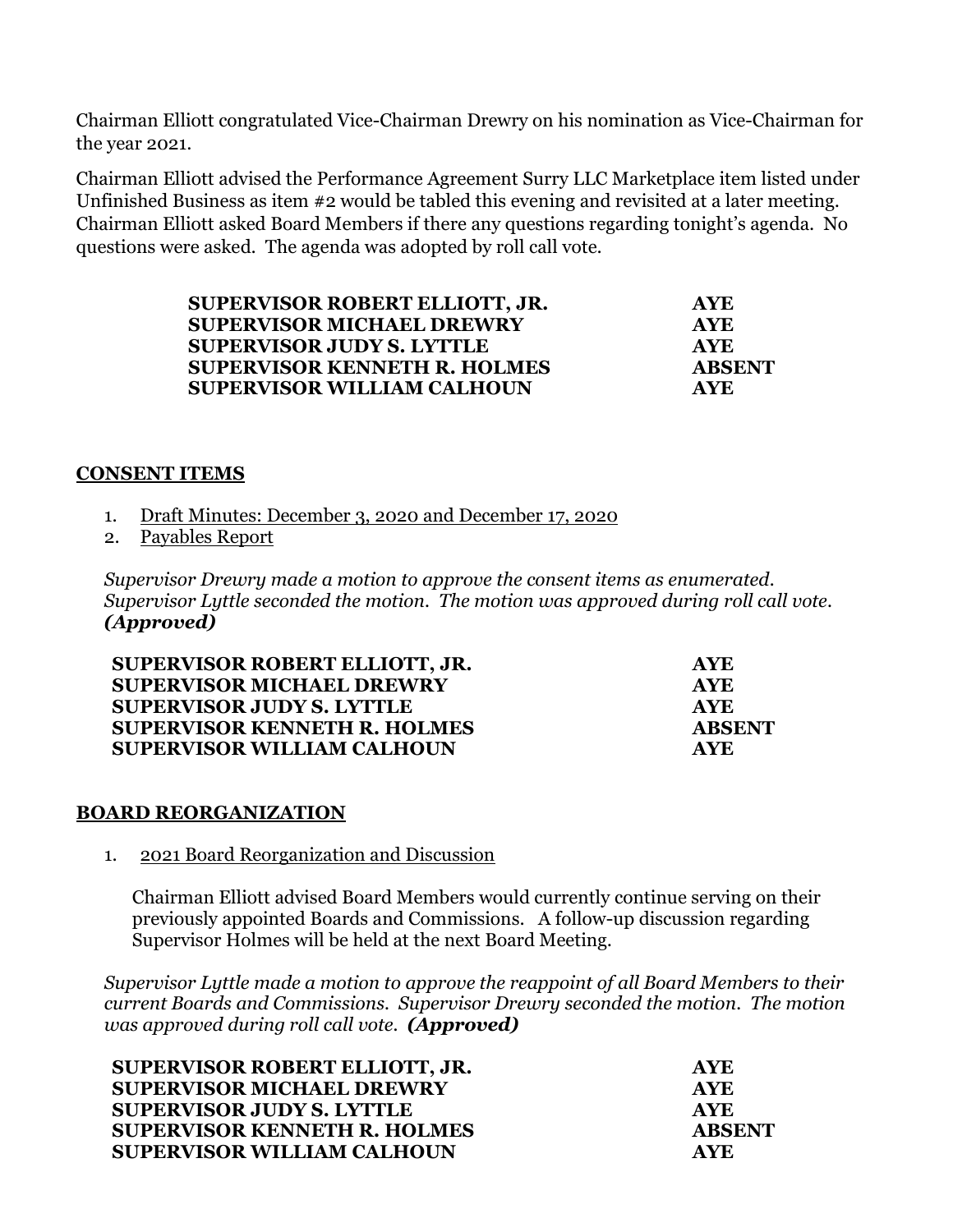#### **BYLAWS AND MEETING SCHEDULE FOR 2021**

*Supervisor Calhoun made a motion to adopt Bylaws and meeting schedule for the year 2021 as presented. Supervisor Lyttle seconded the motion. The motion was approved during roll call vote. (Approved)* 

| SUPERVISOR ROBERT ELLIOTT, JR.      | <b>AYE</b>    |
|-------------------------------------|---------------|
| <b>SUPERVISOR MICHAEL DREWRY</b>    | <b>AYE</b>    |
| <b>SUPERVISOR JUDY S. LYTTLE</b>    | <b>AYE</b>    |
| <b>SUPERVISOR KENNETH R. HOLMES</b> | <b>ABSENT</b> |
| <b>SUPERVISOR WILLIAM CALHOUN</b>   | AYE.          |

### **CLERK OF THE BOARD**

*Supervisor Lyttle made a motion to approve the appoint of Mrs. Melissa Rollins, County Administrator as Clerk of the Board of Supervisor for the year 2021. Supervisor Drewry seconded the motion. The motion was approved during roll call vote. (Approved)* 

| SUPERVISOR ROBERT ELLIOTT, JR.      | <b>AYE</b>    |  |
|-------------------------------------|---------------|--|
| <b>SUPERVISOR MICHAEL DREWRY</b>    | <b>AYE</b>    |  |
| <b>SUPERVISOR JUDY S. LYTTLE</b>    | <b>AYE</b>    |  |
| <b>SUPERVISOR KENNETH R. HOLMES</b> | <b>ABSENT</b> |  |
| <b>SUPERVISOR WILLIAM CALHOUN</b>   | AVE.          |  |

## **DESIGNATION OF TIME AND PLACE OF MEETINGS**

*Supervisor Calhoun made a motion to adopt the Designated Time and Place of Meetings of the Board of Supervisors for the year 2021 as presented. Supervisor Lyttle seconded the motion. The motion was approved during roll call vote. (Approved)* 

| <b>SUPERVISOR ROBERT ELLIOTT, JR.</b> | <b>AYE</b>    |  |
|---------------------------------------|---------------|--|
| <b>SUPERVISOR MICHAEL DREWRY</b>      | <b>AYE</b>    |  |
| <b>SUPERVISOR JUDY S. LYTTLE</b>      | <b>AYE</b>    |  |
| <b>SUPERVISOR KENNETH R. HOLMES</b>   | <b>ABSENT</b> |  |
| <b>SUPERVISOR WILLIAM CALHOUN</b>     | <b>AYE</b>    |  |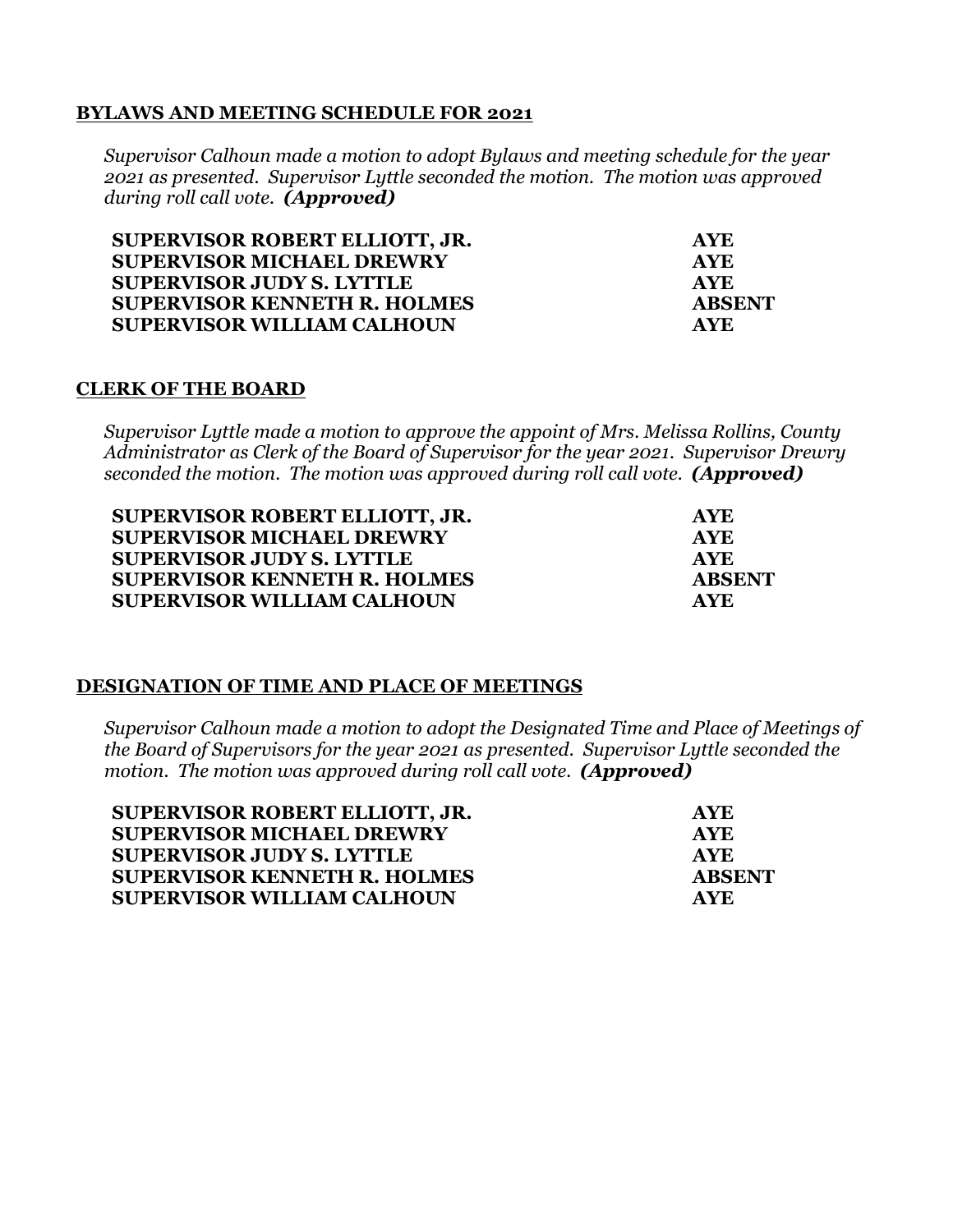### **UNFINISHED BUSINESS**

1. Grayland Property Acquisition - Resolution 2021-01

*Supervisor Drewry made a motion to approve the* Grayland Property Acquisition - Resolution 2021-01 *as presented. Supervisor Calhoun seconded the motion. The motion was approved during roll call vote. (Approved)* 

| SUPERVISOR ROBERT ELLIOTT, JR.      | <b>AYE</b>    |  |
|-------------------------------------|---------------|--|
| <b>SUPERVISOR MICHAEL DREWRY</b>    | <b>AYE</b>    |  |
| <b>SUPERVISOR JUDY S. LYTTLE</b>    | <b>AYE</b>    |  |
| <b>SUPERVISOR KENNETH R. HOLMES</b> | <b>ABSENT</b> |  |
| <b>SUPERVISOR WILLIAM CALHOUN</b>   | <b>AYE</b>    |  |

2. Performance Agreement - Surry LLC Marketplace **(TABLED)**

### **PRESENTATIONS**

1. Presentation by Robinson, Farmer and Cox: Audit Report FY 19-20

*Mrs. Melissa Rollins, County Administrator asked the Board to accept the audit report presented by Robinson, Farmer and Cox: Audit Report FY 19-20.*

*Supervisor Lyttle made a motion to accept the audit report presented by* Robinson, Farmer and Cox: Audit Report FY 19-20 *as presented. Supervisor Drewry seconded the motion. The motion was approved during roll call vote. (Approved)* 

| SUPERVISOR ROBERT ELLIOTT, JR.      | <b>AYE</b>    |  |
|-------------------------------------|---------------|--|
| <b>SUPERVISOR MICHAEL DREWRY</b>    | <b>AYE</b>    |  |
| <b>SUPERVISOR JUDY S. LYTTLE</b>    | <b>AYE</b>    |  |
| <b>SUPERVISOR KENNETH R. HOLMES</b> | <b>ABSENT</b> |  |
| <b>SUPERVISOR WILLIAM CALHOUN</b>   | AYE.          |  |

#### **COUNTY ADMINISTRATOR'S REPORT**

*Mrs. Melissa Rollins, County Administrator, advised of ongoing projects and project updates. Mrs. Rollins thanked Board members, staff, and citizens for their continued patience, understanding, and support during this time.*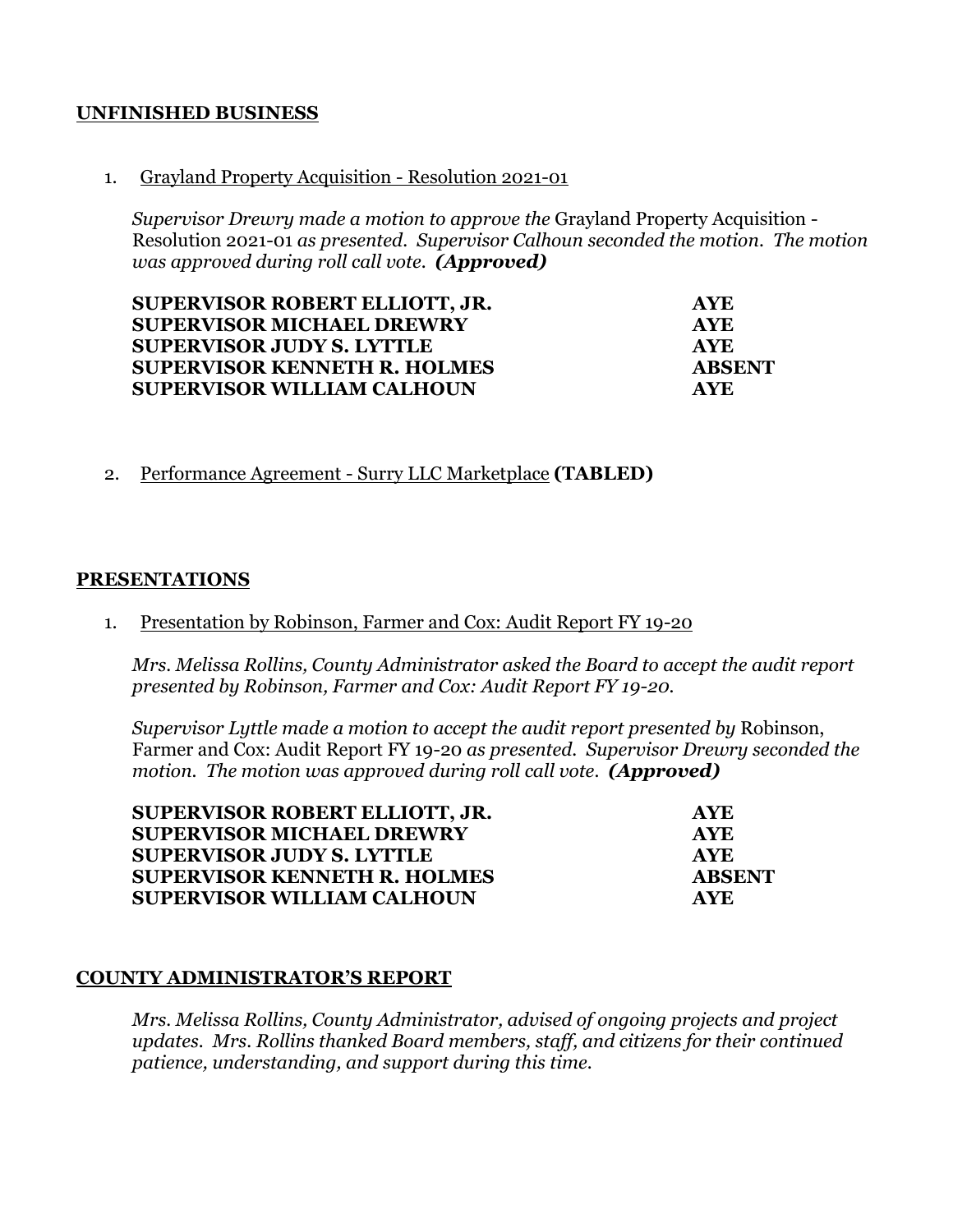# **PUBLIC COMMENTS**

*Public comments emailed to [comments@surrycountyva.gov](mailto:comments@surrycountyva.gov) will be included in meeting minutes.* 

# **BOARD COMMENTS**

*Board Members thanked Mrs. Rollins and staff for their continued efforts during this difficult time.* 

*M. Rollins – Regarding 15 MONTH project, end of spring – Prince George has advised the project is on track and scheduled to be completed on time. Impacting factors, COVID,* 

*R. Elliott- Commend staff on Christmas Gathering, food giveaway to citizens, state of the county address – commend MR and staff. A lot of community involvement to support unity in the community.* 

*J. Lyttle – So proud of staff at Christmas event, did a wonderful drive for food and toys. Thank you to staff, very professional, outstanding speech.* 

*M. Rollins – Thank you to staff for putting event together. Thank you to BOS for comments, support, Thank you for kindness of citizens. Joy Fund – toys for the kids in community – received so many. Appreciate citizens working with us while being open by appointment only. December report from Treasurer – tax collection compared to last year – just as good/a little bit ahead, thank citizens for working with us during this time*.

## **ADJOURNMENT**

There being no further business before the Board, Supervisor Elliott entertained a motion to adjourn. Supervisor Calhoun made a motion that the Board adjourns their meeting to Thursday, February 4, 2021 at 7:00 P.M. The motion was seconded by Supervisor Lyttle and unanimously approved.

| SUPERVISOR ROBERT ELLIOTT, JR.      | <b>AYE</b>    |
|-------------------------------------|---------------|
| <b>SUPERVISOR MICHAEL DREWRY</b>    | <b>AVE</b>    |
| <b>SUPERVISOR JUDY S. LYTTLE</b>    | <b>AVE</b>    |
| <b>SUPERVISOR KENNETH R. HOLMES</b> | <b>ABSENT</b> |
| <b>SUPERVISOR WILLIAM CALHOUN</b>   | AYE.          |

*Meeting adjourned at 7:56 P.M.*